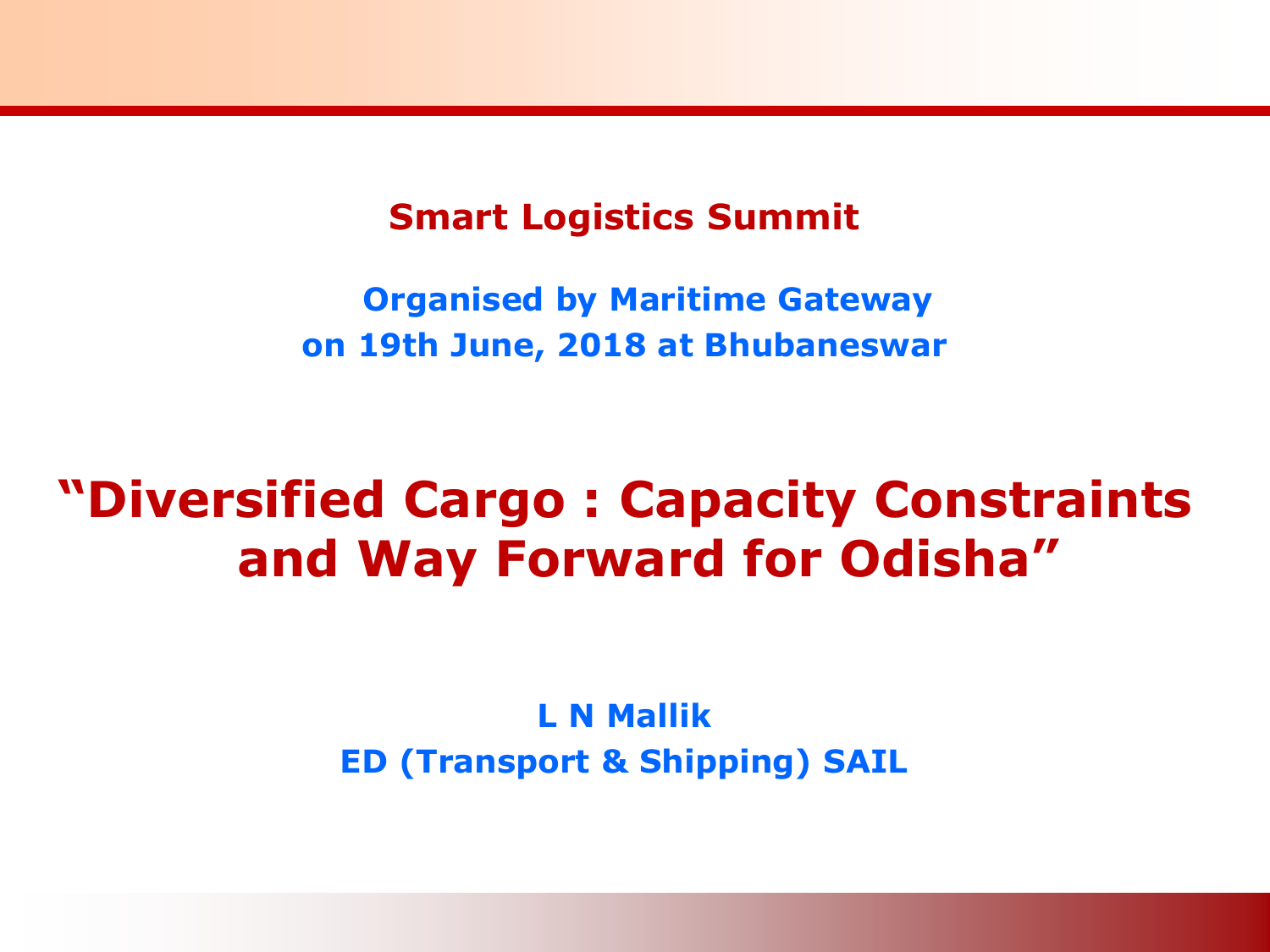# **Scale of Logistics movement in Steel Industry**

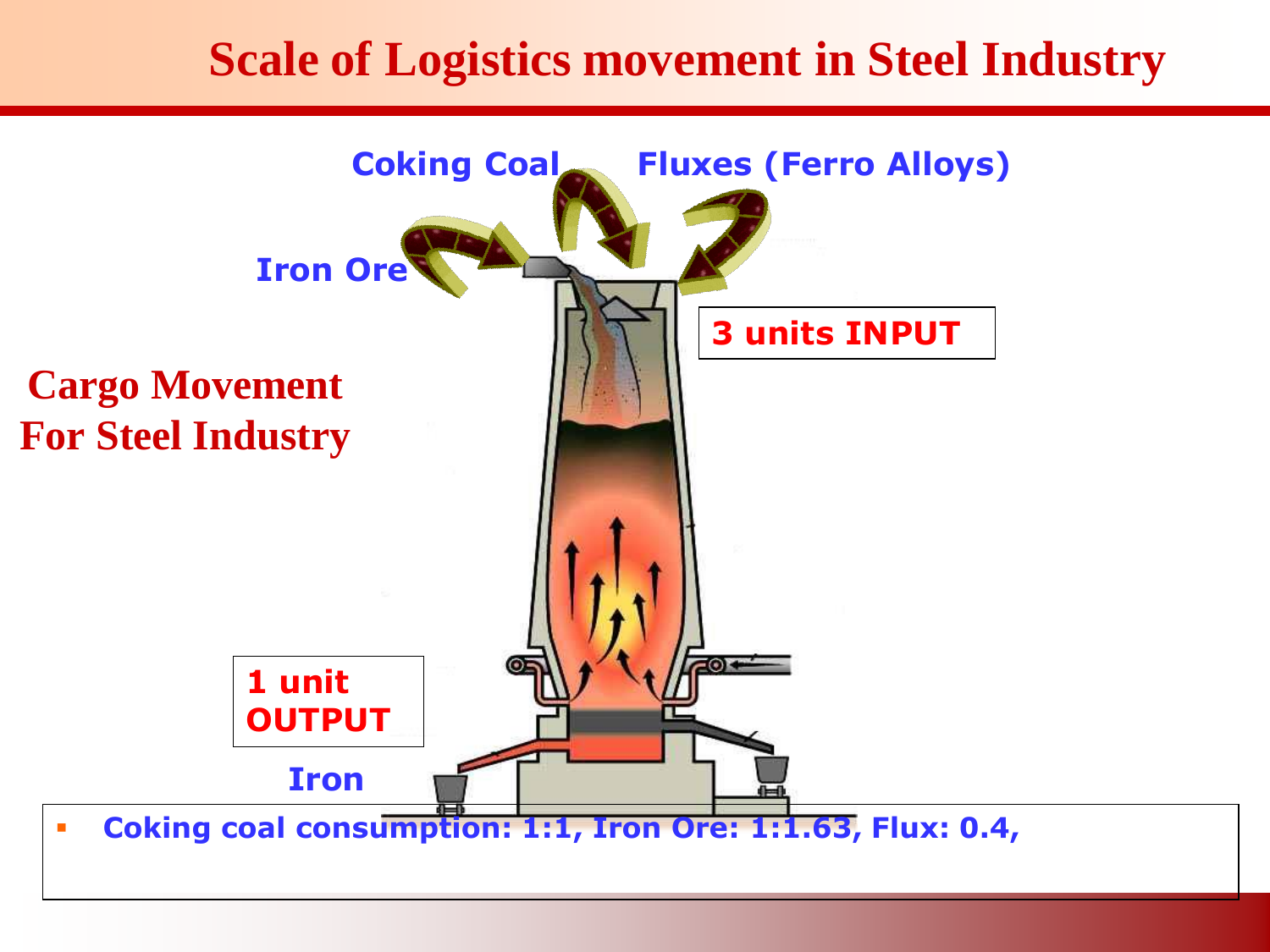## **National Steel Policy 2017**

• With a vision to create a technologically advanced and globally competitive steel industry that promotes economic growth, the GoI has formulated the National Steel Policy 2017.

 Aspires to achieve 300 MT of steel making capacity, 255 MT steel production by 2030, translating into additional investment of Rs.10 lakh crore.

 Seeks to increase consumption of steel in major segments like infrastructure, automobiles, and housing, per capita steel consumption from existing level of around 61 kg to 160 kg by 2030.

 The policy has extensively dealt with almost all areas like steel demand, capacity, raw materials, technological efficiency, product quality, value addition, focus on high end research, infrastructure and logistics.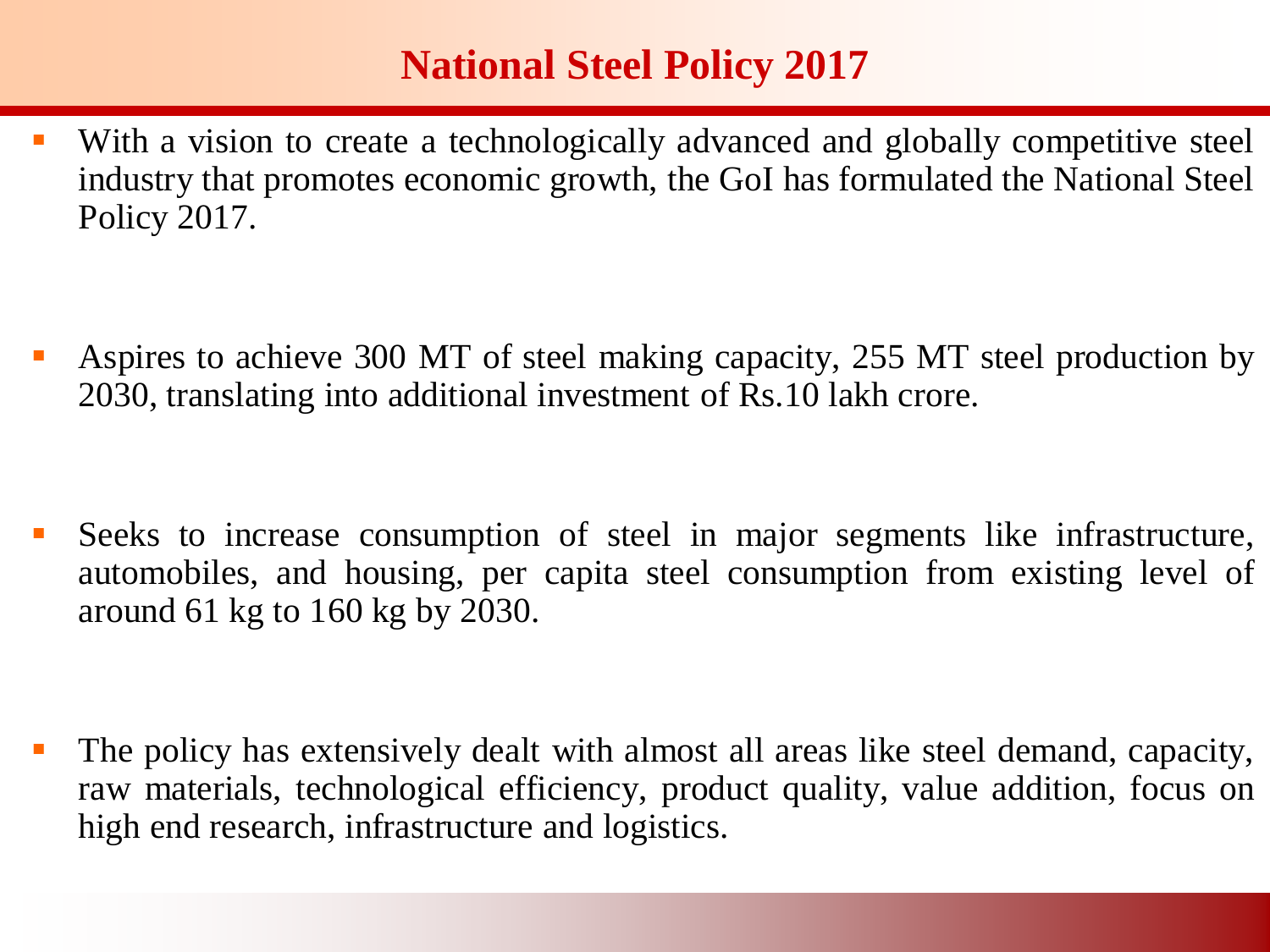#### **Infrastructure & Logistics:**

- Adequate and timely infrastructure growth in the eastern states where bulk capacity addition is likely to come up.
- Development of evacuation infrastructure to minimize turnaround time as well as to build necessary linkages to reduce length of haulage.
- Alternative modes of transportation of raw materials such as slurry pipelines and conveyors.
- Promotion of transportation of raw materials and finished goods through inland waterways and coastal shipping.
- Port-laid development of steel clusters under the aegis of Sagarmala Programme.
	- Strengthening of Port infrastructure.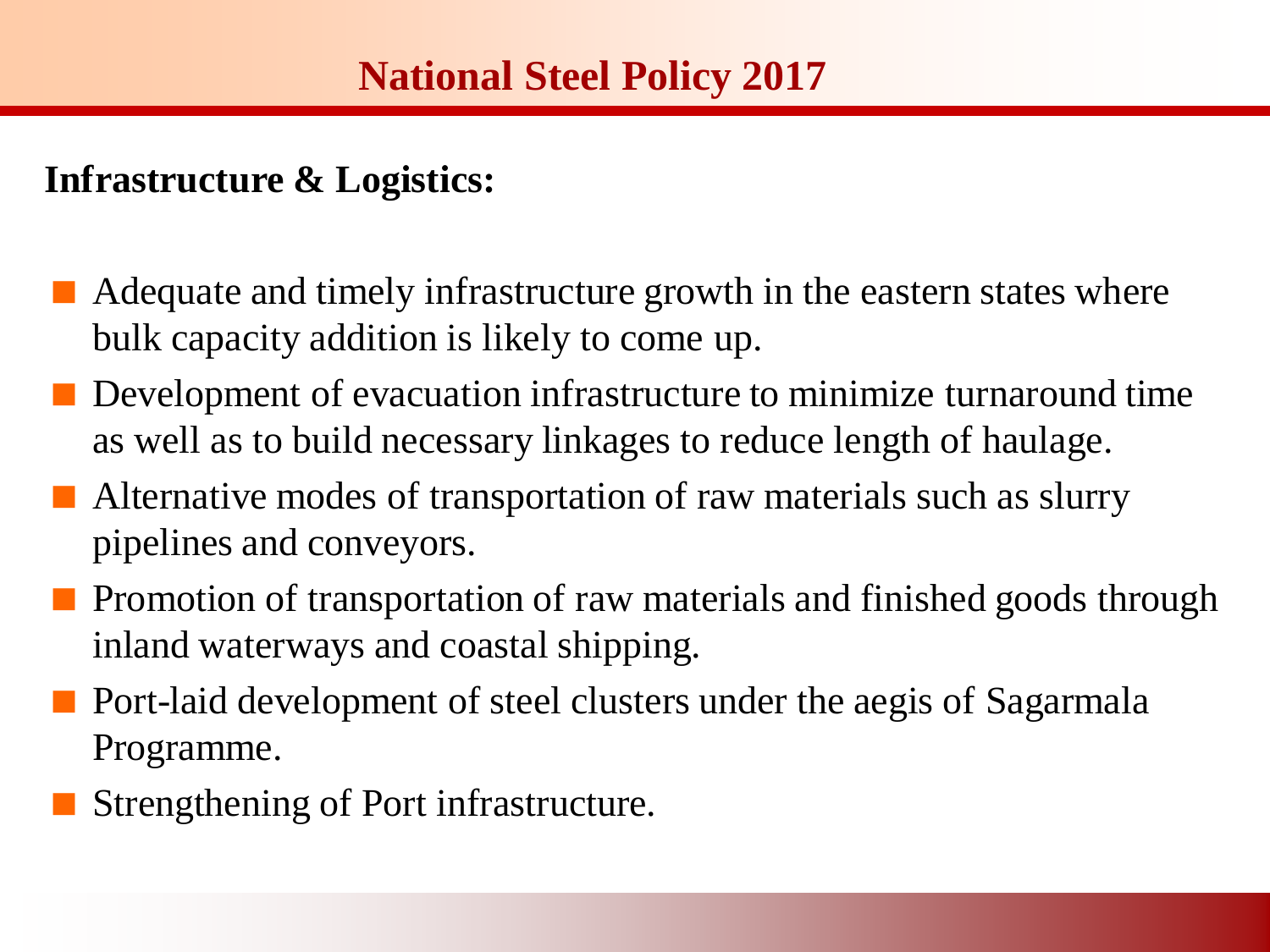#### **Logistics Infrastructure for Steel Industry in India**

- Major dependence on Indian Railway as most of the plants are located in hinter land.
- Sole dependency on Railways for bulk Raw materials like iron ore, Coal, flux.
- **Presently, around 50-60% of the domestically produced steel** moves by rail.
- Coastal movement in India is not well developed.
- **Bottlenecks in storage and evacuation of cargo from the ports** and plants.
- Inland waterways in a nascent stage.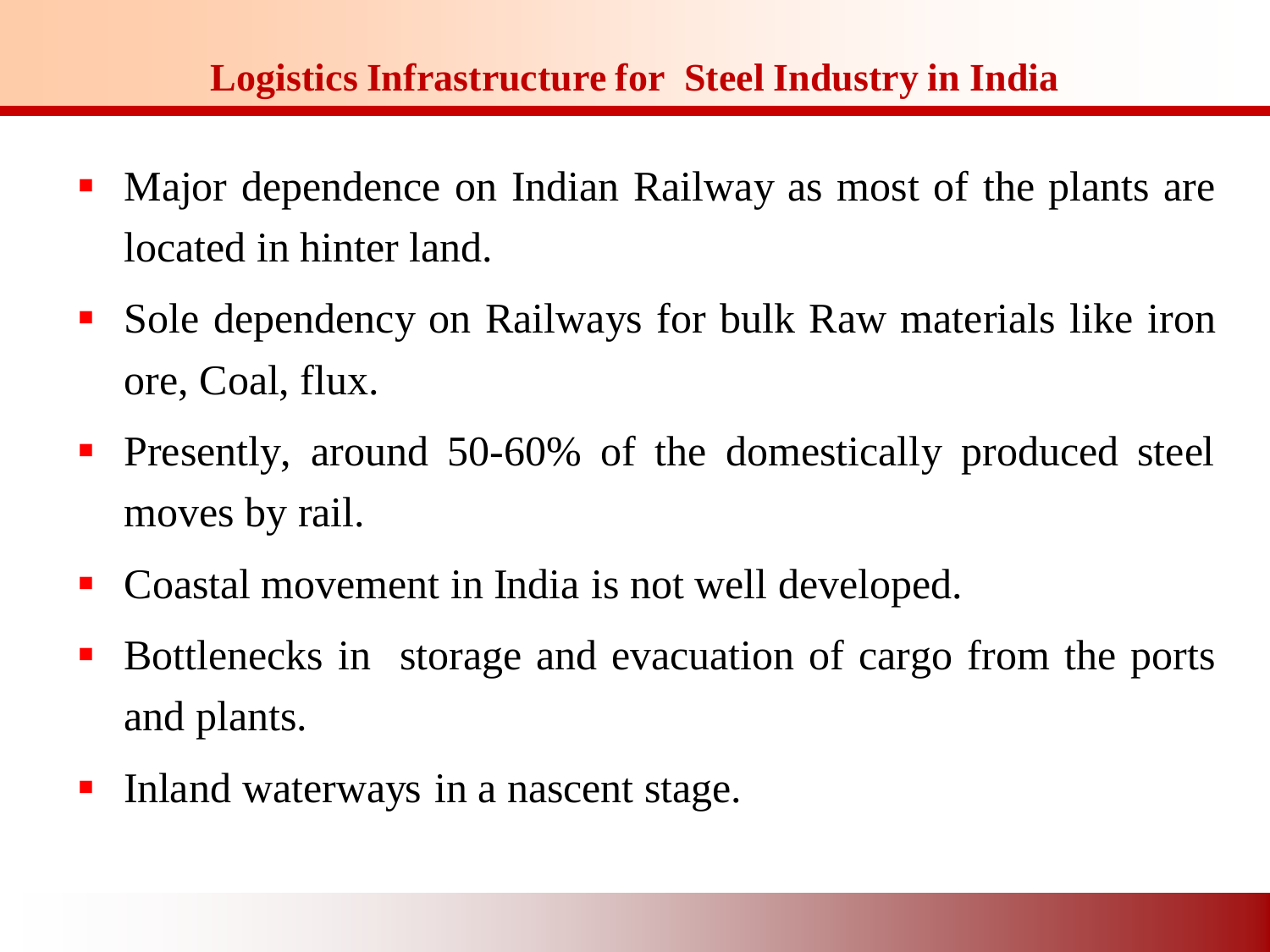# **SAIL – A Maharatna Company**



- Largest steel manufacturing company in India with 21 MT capacity
- Capacity to increase to 50 MMT by 2030 in phases
- Extensive marketing net work and dealer outlet in all 600 districts in India
- Producer of the widest spectrum of steel products in the country
- Turn over 2017-18: 59,381 Crore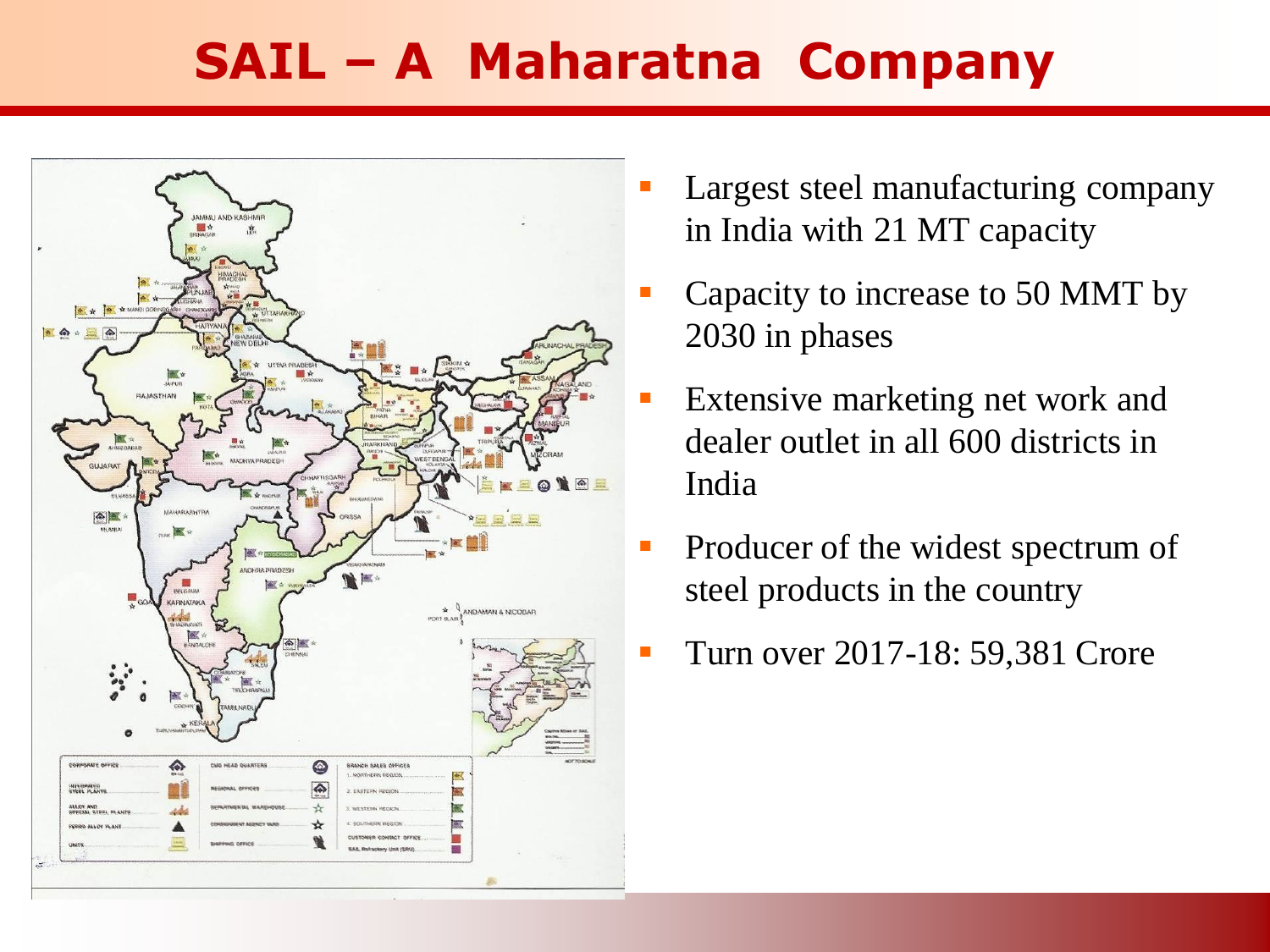# **SAIL Vision 2030 : Traffic Envisaged**

### **Transportation requirement of SAIL 5 ISPs**

**(Unit: Million Tonnes**)

| <b>Detail</b>             | 2017-18 | 2030-31 |
|---------------------------|---------|---------|
| H.M.Production            | 16      | 52.5    |
| <b>Coking Coal</b>        | 16.3    | 47      |
| <b>Boiler Coal</b>        | 4.1     | 24      |
| <b>Iron Ore</b>           | 26.5    | 87      |
| <b>Flux</b>               | 7.35    | 23      |
| <b>Total Inward</b>       | 54.3    | 233     |
| <b>Outward Despatch</b>   | 12.7    | 42      |
| <b>Total Rail Traffic</b> | 67      | 275     |

**All expansion at existing SAIL 5 ISPs location**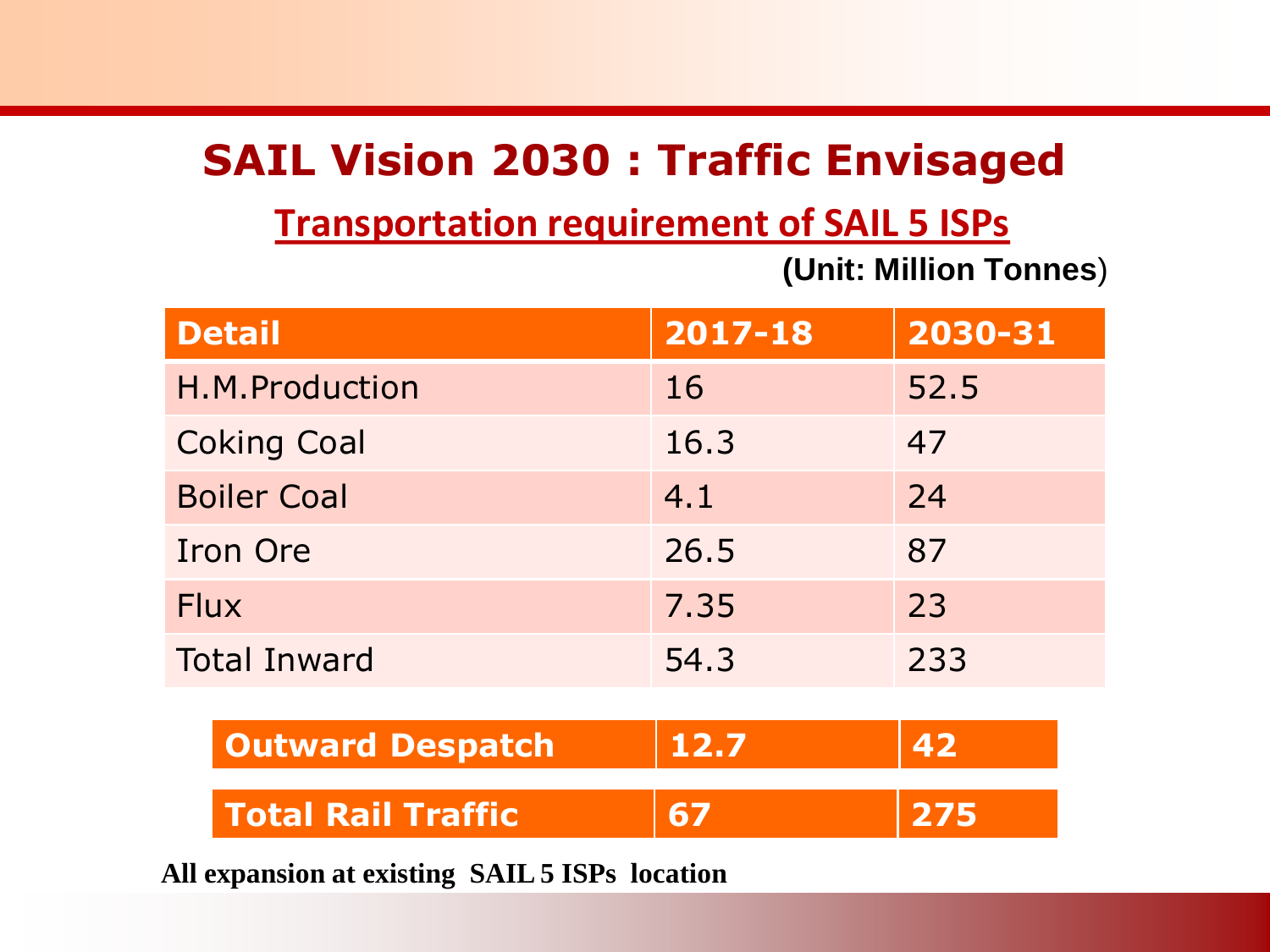# **Expectation of Steel Industry & Way Forward**

- India will have strong steel demand in coming years and Steel making capacity to grow manifold
- Odisha has potential to produce 100 MT of steel out of 300 MT envisaged in NSP by 2030.
- Mineral-rich Odisha, aspiring to become a manufacturing hub in India with downstream metal industries, will have an incremental steel capacity of 56 million tonnes per annum (MTPA) in the next few years, taking its overall production level to more than 100 MTPA by 2030 from the present installed capacity of about 33 MTPA.
- GoI is keen to develop Kalinganagar as a major steel hub.
- Capacity of Rourkela Steel Plant will be doubled to 8.2 MT in next five years from the present strength of 4 MT.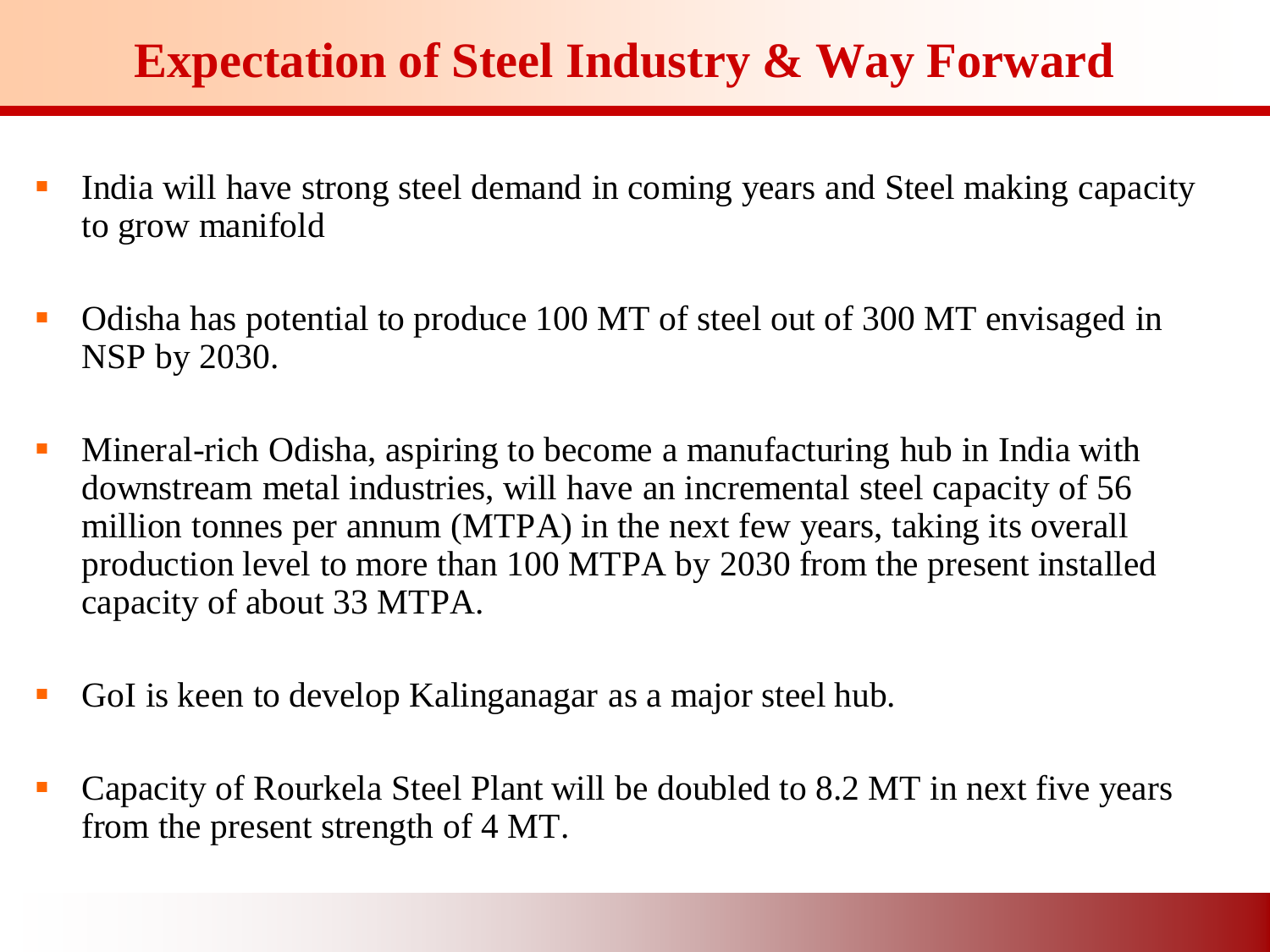### **Ports:**

- Augmentation of Ports Capacity : Berths, Handling, Storage, Evacuation.
- Port connectivity Each Major port & Non Major Ports should have last mile connectivity.

## **Rail & Road:**

- Availability of Railway rakes for seamless evacuation
- **Last mile connectivity**
- **Track doubling, Port connectivity and Dedicated freight** corridor for Raw materials
- Development of Road Infrastructure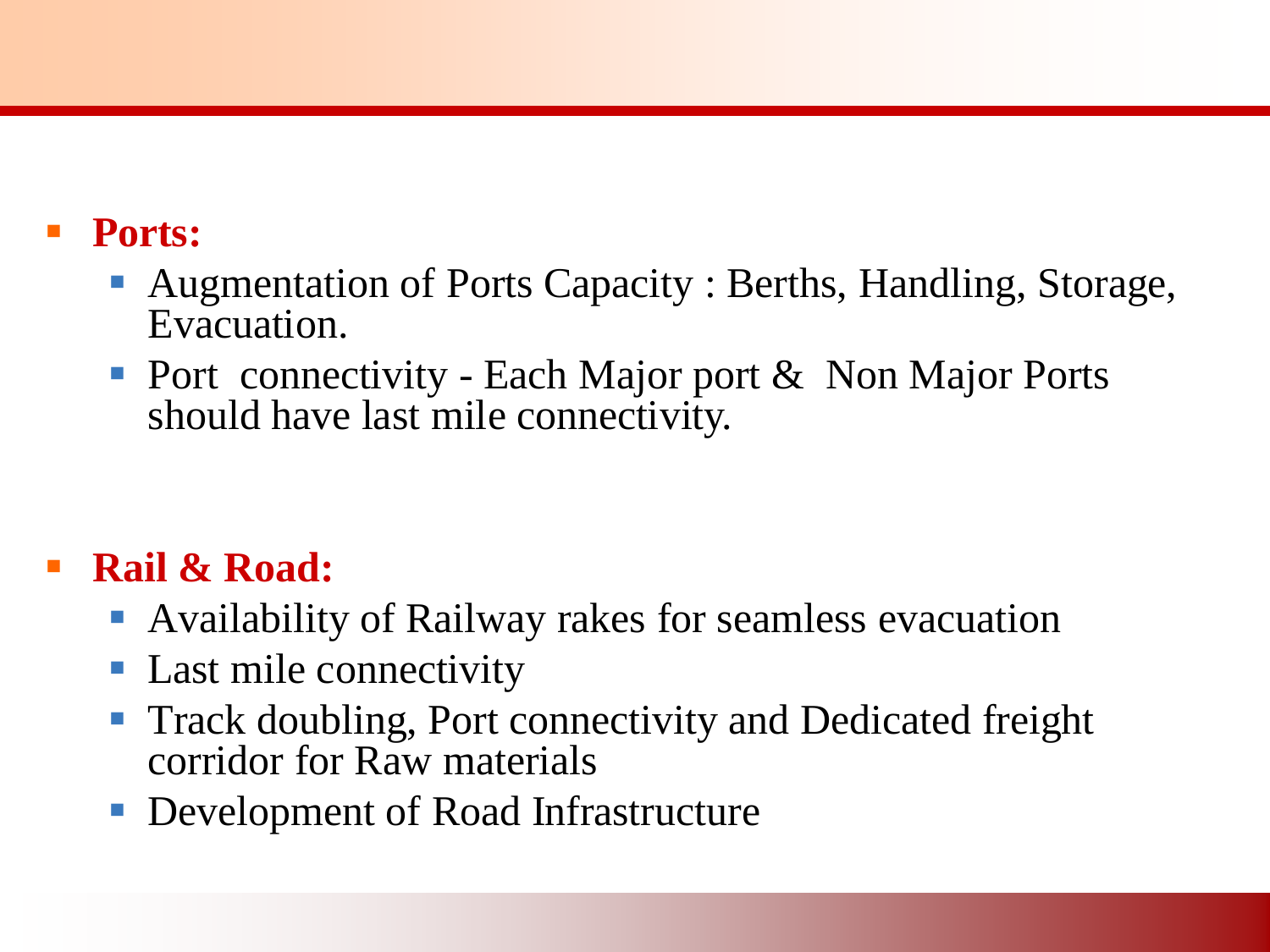## **Coastal Movement:**

- Integration of Coastal and Inland waterways to create single window solution and improve hinterland connectivity
- **Possibility of diversion of domestic cargo from land modes**
- Development of NW5 lies close to Talcher-Paradip region which is abundant in resources for evacuation of different commodities including thermal coal, coking coal and iron-ore.

**Multimodal transportation** to be strengthened